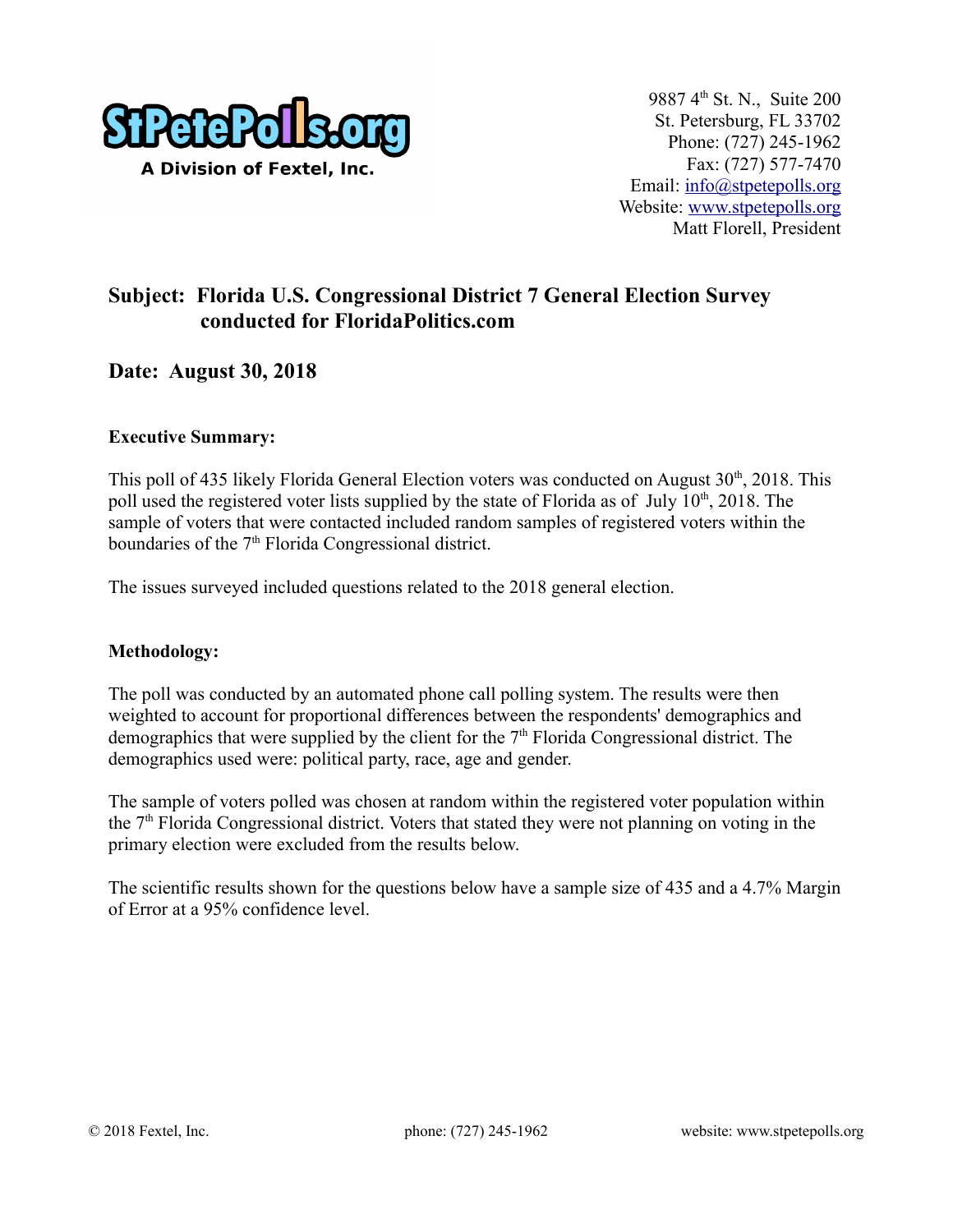## **Summary of Scientific Results:**

#### **In the race for the U.S. Congressional District 7 seat, who would you vote for: Republican Mike Miller or Democrat Stephanie Murphy?**

| Miller:    | 45.8% |
|------------|-------|
| Murphy:    | 47.3% |
| Undecided: | 6.8%  |

#### **Do you have a favorable or unfavorable opinion of Mike Miller?**

| Favorable:   | 41.8%    |
|--------------|----------|
| Unfavorable: | 24.2%    |
| Unsure:      | $34.0\%$ |

#### **Do you have a favorable or unfavorable opinion of Stephanie Murphy?**

| Favorable:   | 50.0% |
|--------------|-------|
| Unfavorable: | 29.3% |
| Unsure:      | 20.7% |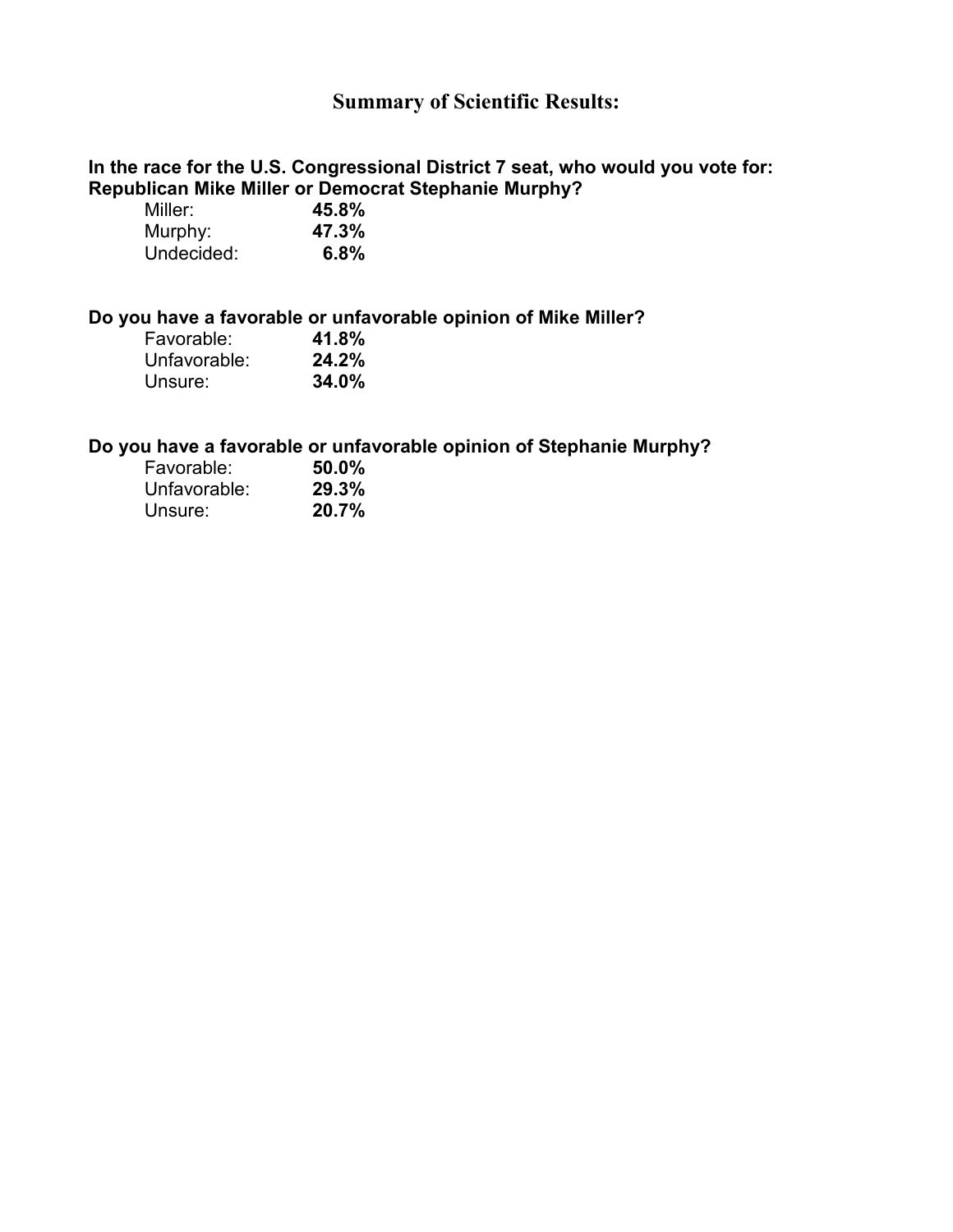## **Detailed Results with Demographic Breakdowns for Each Question:**

### **In the race for the U.S. Congressional District 7 seat, who would you vote for: Republican Mike Miller or Democrat Stephanie Murphy?**

| Miller:    | 45.8% |
|------------|-------|
| Murphy:    | 47.3% |
| Undecided: | 6.8%  |

Non-Weighted Results and Demographic Breakdowns:

| Miller:<br>Murphy:<br>Undecided:  | 45.5%<br>47.4%<br>7.1%                  |                                        |       |                  |       |
|-----------------------------------|-----------------------------------------|----------------------------------------|-------|------------------|-------|
|                                   |                                         |                                        |       |                  |       |
| <b>Political Party Breakdown:</b> |                                         |                                        |       |                  |       |
| Miller:                           | Democratic Party 158 responses<br>15.2% | Murphy:                                |       | 77.8% Undecided: | 7.0%  |
|                                   | Republican Party 187 responses          |                                        |       |                  |       |
| Miller:                           | 76.5%                                   | Murphy:                                | 17.1% | Undecided:       | 6.4%  |
|                                   | Independent Voter 90 responses          |                                        |       |                  |       |
| Miller:                           | 34.4%                                   | Murphy:                                | 56.7% | Undecided:       | 8.9%  |
|                                   |                                         |                                        |       |                  |       |
| Race Breakdown:                   | White, Not Hispanic 335 responses       |                                        |       |                  |       |
| Miller:                           | 50.7%                                   | Murphy:                                | 43.3% | Undecided:       | 6.0%  |
|                                   | Black, Not Hispanic 33 responses        |                                        |       |                  |       |
| Miller:                           | 6.1%                                    | Murphy:                                | 87.9% | Undecided:       | 6.1%  |
|                                   |                                         | Asian or Pacific Islander 10 responses |       |                  |       |
| Miller:                           | 20.0%                                   | Murphy:                                | 70.0% | Undecided:       | 10.0% |
| Miller:                           | Hispanic 39 responses<br>38.5%          | Murphy:                                | 51.3% | Undecided:       | 10.3% |
|                                   |                                         |                                        |       |                  |       |
| Miller:                           | Other or Unknown 18 responses<br>50.0%  | Murphy:                                | 27.8% | Undecided:       | 22.2% |
|                                   |                                         |                                        |       |                  |       |
| <b>Gender Breakdown:</b>          |                                         |                                        |       |                  |       |
| Male 194 responses                |                                         |                                        |       |                  |       |
| Miller:                           | 49.0%                                   | Murphy:                                | 44.3% | Undecided:       | 6.7%  |
| Miller:                           | Female 236 responses<br>42.8%           | Murphy:                                | 50.4% | Undecided:       | 6.8%  |
|                                   |                                         |                                        |       |                  |       |
| Age Breakdown:                    |                                         |                                        |       |                  |       |
| 18 to 29 16 responses             |                                         |                                        |       |                  |       |
| Miller:                           | 68.8%                                   | Murphy:                                | 31.2% | Undecided:       | 0%    |
| 30 to 49 85 responses             |                                         |                                        |       |                  |       |
| Miller:                           | 44.7%                                   | Murphy:                                |       | 49.4% Undecided: | 5.9%  |
| 50 to 69                          | 188 responses                           |                                        |       |                  |       |
| Miller:                           | 44.1%                                   | Murphy:                                | 52.1% | Undecided:       | 3.7%  |
|                                   | 70 and up 146 responses                 |                                        |       |                  |       |
| Miller:                           | 45.2%                                   | Murphy:                                | 41.8% | Undecided:       | 13.0% |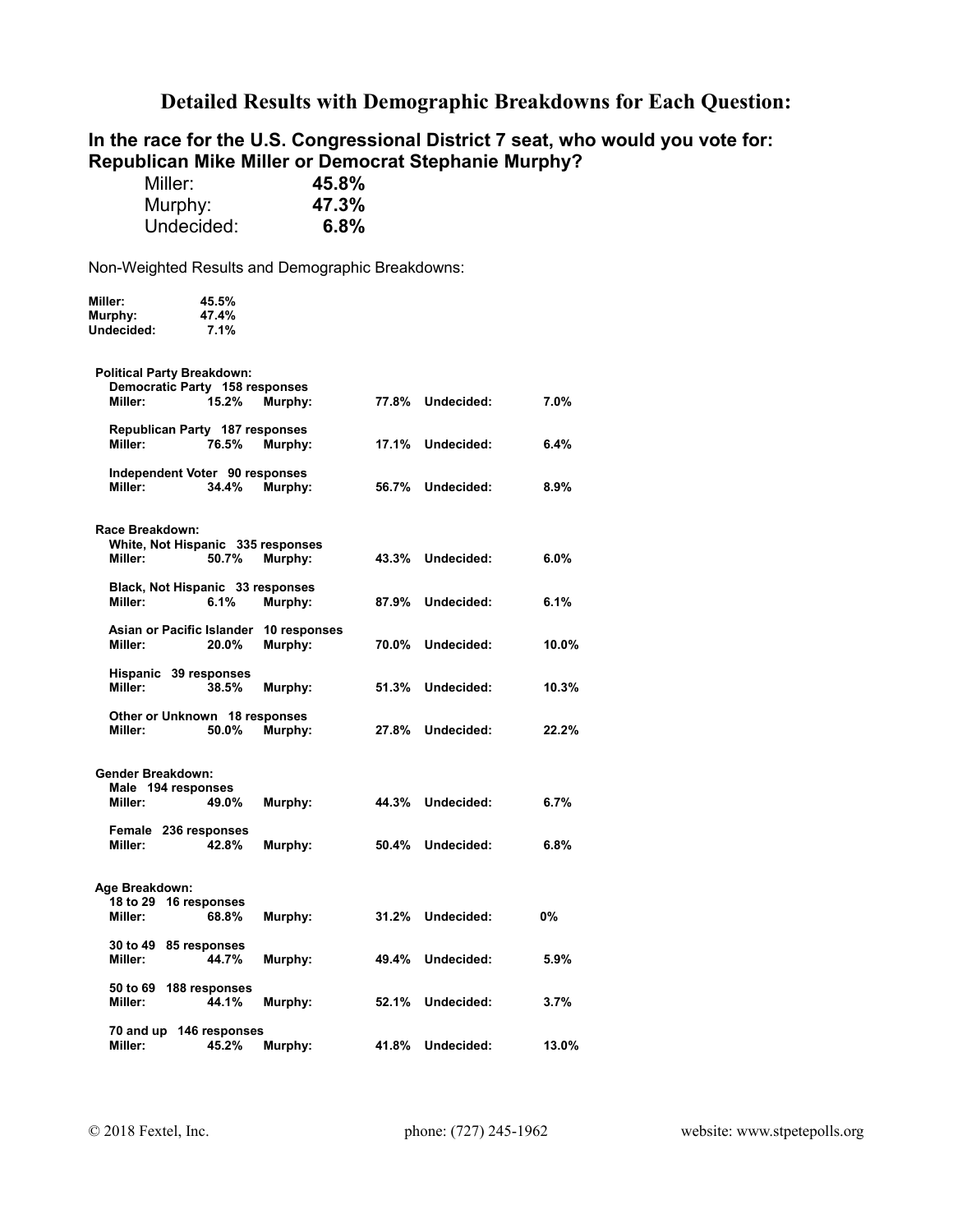# **Do you have a favorable or unfavorable opinion of Mike Miller?**

| Favorable:   | 41.8% |
|--------------|-------|
| Unfavorable: | 24.2% |
| Unsure:      | 34.0% |

**Favorable: 41.6%** 

Non-Weighted Results and Demographic Breakdowns:

| Unfavorable:<br>Unsure:                                            | 24.1%<br>34.3% |                                                        |         |                |       |
|--------------------------------------------------------------------|----------------|--------------------------------------------------------|---------|----------------|-------|
| <b>Political Party Breakdown:</b>                                  |                |                                                        |         |                |       |
| Democratic Party 158 responses<br>Favorable:                       | 16.5%          | Unfavorable:                                           | 39.9%   | Unsure:        | 43.7% |
| Republican Party 187 responses<br>Favorable:                       | 67.9%          | Unfavorable:                                           | 10.7%   | Unsure:        | 21.4% |
| Independent Voter 90 responses                                     |                |                                                        |         |                |       |
| Favorable:                                                         | 31.1%          | Unfavorable:                                           | 24.4%   | <b>Unsure:</b> | 44.4% |
| Race Breakdown:<br>White, Not Hispanic 335 responses<br>Favorable: | 45.1%          | Unfavorable:                                           | 22.1%   | Unsure:        | 32.8% |
| Black, Not Hispanic 33 responses<br>Favorable:                     | 18.2%          | Unfavorable:                                           | 36.4%   | Unsure:        | 45.5% |
| Favorable:                                                         | 20.0%          | Asian or Pacific Islander 10 responses<br>Unfavorable: | 30.0%   | Unsure:        | 50.0% |
| Hispanic 39 responses<br>Favorable:                                | 33.3%          | Unfavorable:                                           | 33.3%   | Unsure:        | 33.3% |
| Other or Unknown 18 responses<br>Favorable:                        | 50.0%          | Unfavorable:                                           | 16.7%   | Unsure:        | 33.3% |
| <b>Gender Breakdown:</b>                                           |                |                                                        |         |                |       |
| Male 194 responses<br>Favorable:                                   | 43.8%          | Unfavorable:                                           |         | 24.7% Unsure:  | 31.4% |
| Female 236 responses<br>Favorable:                                 | 39.8%          | Unfavorable:                                           |         | 24.2% Unsure:  | 36.0% |
| Age Breakdown:                                                     |                |                                                        |         |                |       |
| 18 to 29 16 responses<br>Favorable:                                | 62.5%          | Unfavorable:                                           | $6.2\%$ | Unsure:        | 31.2% |
| 30 to 49 85 responses<br>Favorable:                                | 41.2%          | Unfavorable:                                           | 28.2%   | Unsure:        | 30.6% |
| 50 to 69 188 responses<br>Favorable:                               | 38.3%          | Unfavorable:                                           |         | 27.7% Unsure:  | 34.0% |
| 70 and up 146 responses<br>Favorable:                              | 43.8%          | Unfavorable:                                           | 19.2%   | Unsure:        | 37.0% |